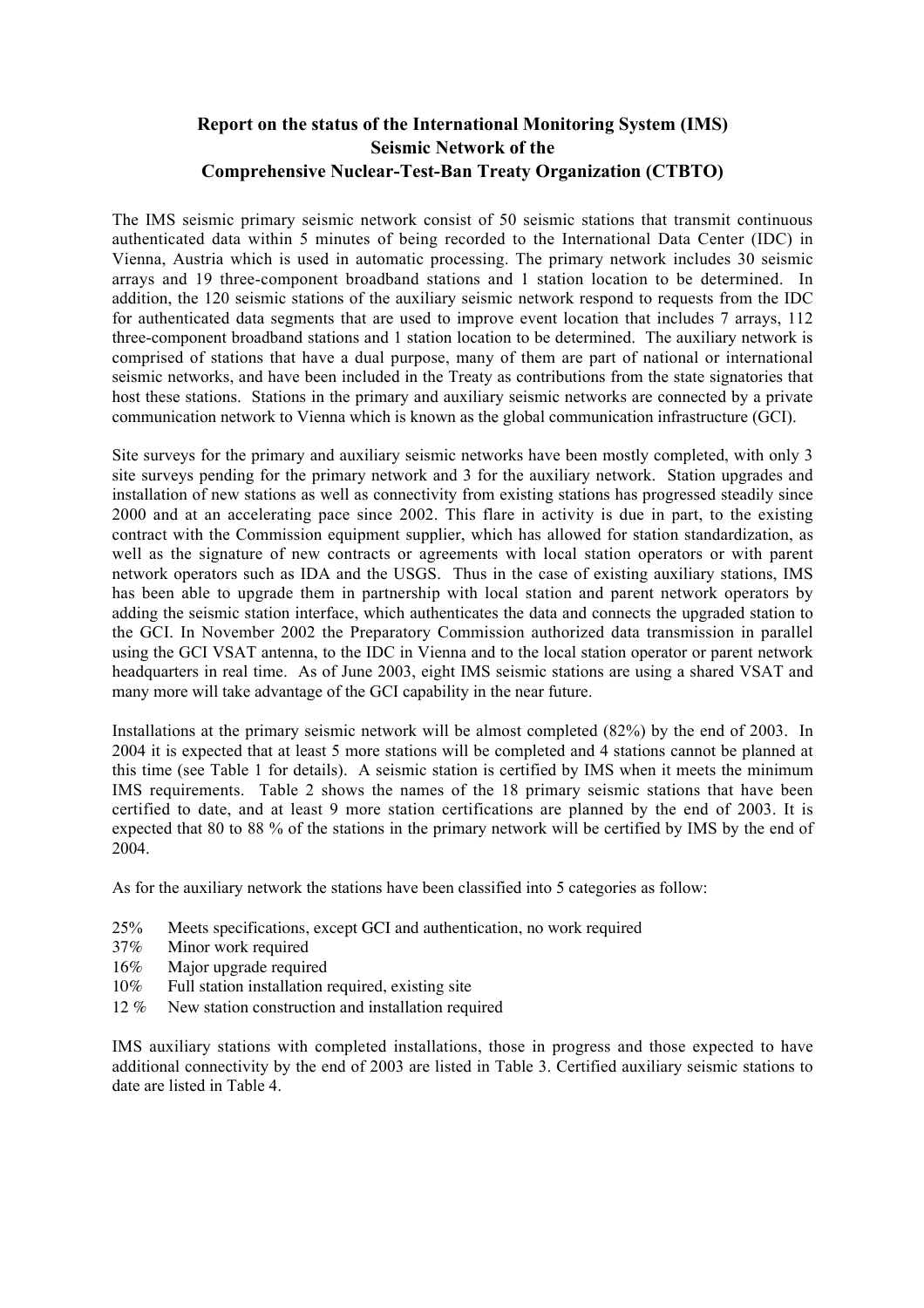#### **Table 1: Progress of Primary Seismic Network Installation Work**

#### *In 2003*

PS3 Alice Springs, Australia Bilateral Agreement PS7 Brasilia, Brazil Installation in 3<sup>rd</sup> quarter PS15 Bangui, Cental African Rep. Bilateral Agreement PS22 Matsushiro, Japan Installation in 3<sup>rd</sup> quarter<br>PS26 Torodi, Niger Under procurement PS26 Torodi, Niger<br>
PS31 Woniu. Rep. of Korea<br>
Under installation PS31 Wonju, Rep. of Korea Under installation<br>
PS38 Haleban, Saudi Arabia Installation in 3<sup>rd</sup> quarter PS38 Haleban, Saudi Arabia Installation in 3<sup>rd</sup> q<br>PS39 Boshof. South Africa Under installation PS39 Boshof, South Africa<br>
PS41 Chiang Mai, Thailand<br>
Bilateral Agreement PS41 Chiang Mai, Thailand Bilateral Agreem<br>PS42 Thala. Tunisia Bilateral Agreem PS42 Thala, Tunisia PS49 Eielson, U.S.A. Reduced Assessment PS50 Vanda, Antarctica Installed, no GCI

#### *In 2004*

| PS32 Khabaz, Russian Fed.       | Under construction |
|---------------------------------|--------------------|
| PS33 Zalesovo, Russian Fed.     | Under construction |
| PS34 Norilsk, Russian Fed.      | Under procurement  |
| PS36 Petrop-Kamch, Russian Fed. | Under construction |
| PS37 Ussuryisk, Russian Fed.    | Under construction |

#### *Cannot be planned*

PS16 Luxor, Egypt PS20 TBD PS29 Pari, Pakistan PS44 Alibeck, Turkmenistan

#### **Table 2: Certified Primary Seismic Stations to date**

| Warramunga, Australia     | 2000 |
|---------------------------|------|
| Stephens Creek, Australia | 2002 |
| Lac du Bonnet, Canada     | 2003 |
| Yellowknife, Canada       | 2000 |
| Scheferville, Canada      | 2003 |
| Lathi, Finland            | 2000 |
| Tahiti, France            | 2001 |
| Freyung, Germany          | 2002 |
| Tehran. Iran              | 2001 |
| Makanchi, Kazakhstan      | 2002 |
| Kilimambogo, Kenya        | 2002 |
| Hamar, Norway             | 2000 |
| Karasjok, Norway          | 2001 |
| Sonseca, Spain            | 2001 |
| Malin, Ukraine            | 2002 |
| Lajitas, USA              | 2001 |
| Mina, USA                 | 2000 |
| Pinedale, USA             | 2001 |
|                           |      |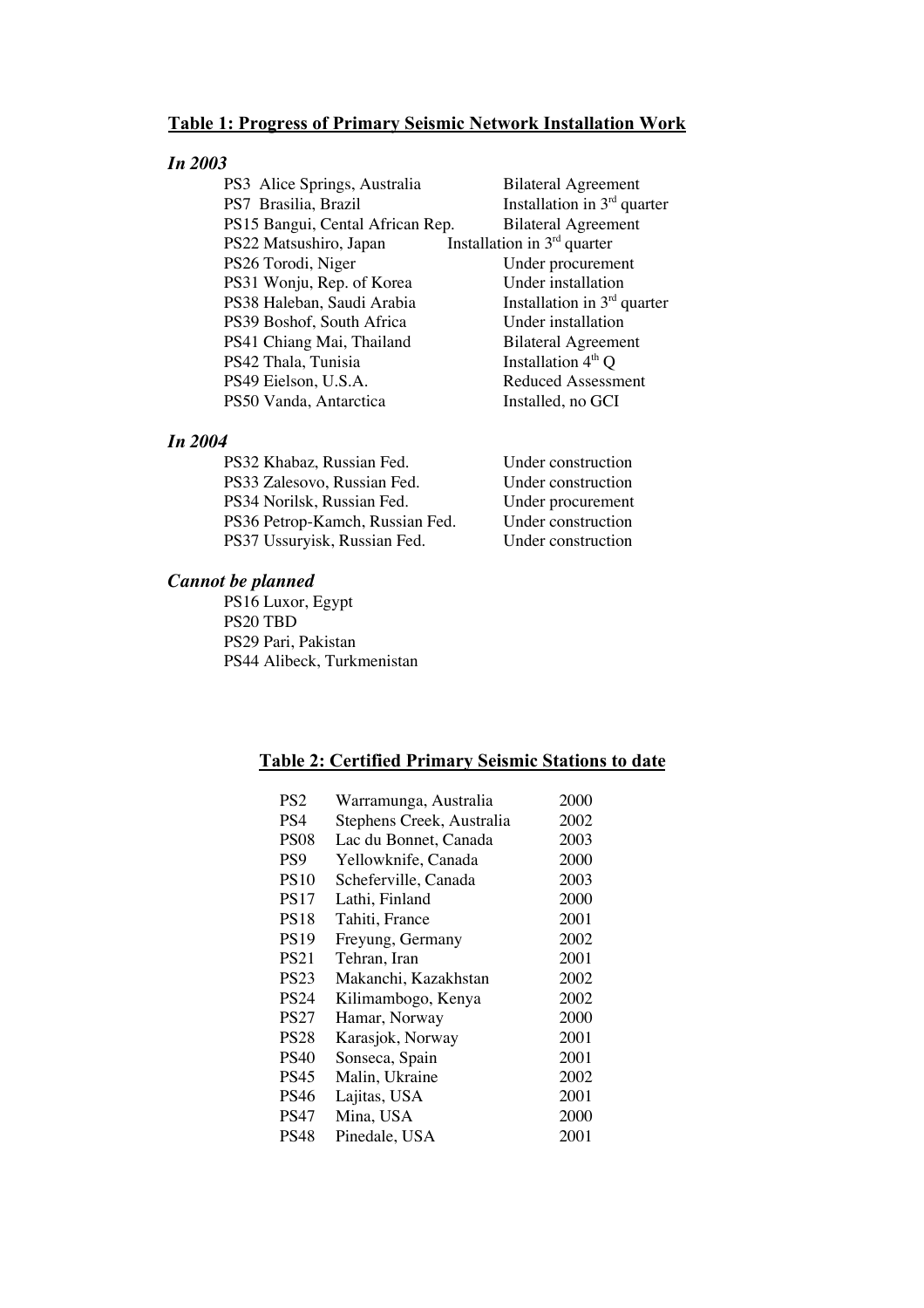#### **Table 3: Progress of Installation Work of the Auxiliary Seismic Network Stations**

*(\*) No GCI in place*

# *Completed in 2000-2001*

- San Ignacio, Bolivia
- AS26 Vranov, Czech Republic
- AS35 SANAE, Germany/South Africa (\*) *connected in 2003*
- AS46 Kerman, Iran
- AS61 Ambohidratompo, Madagscar
- AS69 RataPeaks, New Zealand
- AS71 Urewera, New Zealand
- AS101 Hagfors, Sweden

#### *Installation Completed in 2002*

- AS1 Coronel Fontana, Argentina(\*) *connected in 2003*
- AS2 Ushuaia, Argentina(\*) *connected in 2003*
- AS5 Fitzroy Crossings, Australia
- AS9 Lobatse, Botswana (\*)
- AS36 Anogia, Greece
- AS50 Valgarnera, Italy
- AS56 Tel Al-Asfar, Jordan
- AS57 Borovoye, Kazhakstan
- AS79 Davao, Philippines
- AS80 Tagytay, Philippines
- AS81 Montele Rosu, Romania
- AS102 Davos, Switzerland
- AS109 Yreka, U.S.A.
- AS119 Lusaka, Zambia

#### *Installation in Progress or Additional Connectivity in 2003*

AS3 Garni, Armenia AS4 Charter Towers, Australia (\*) AS6 Narrogin, Australia (\*) AS8 San Ignacio, Bolivia AS18 Easter Island, Chile AS19 Limon Verde, Chile AS24 Rarotonga, Cook Islands AS25 Las Juntas, Costa Rica AS32 Mt. Dzoumac, New Caledonia, France AS38 Borgarnes, Iceland AS47 Shushtar, Iran AS48 Eilath, Israel AS49 Mt. Meron, Israel AS61 Ambohidratompo, Madagascar AS64 Colonia Cuauhtemoc, Mexico AS65 La Paz, Mexico AS66 Midelt, Morocco AS67 Tsumeb, Namibia AS73 Jan Mayen AS75 Port Moresby, Papua New Guinea AS77 Atahualpa, Peru AS95 Afiamalu, Samoa AS98 Honiara, Solomon Islands

AS99 Sutherland, South Africa